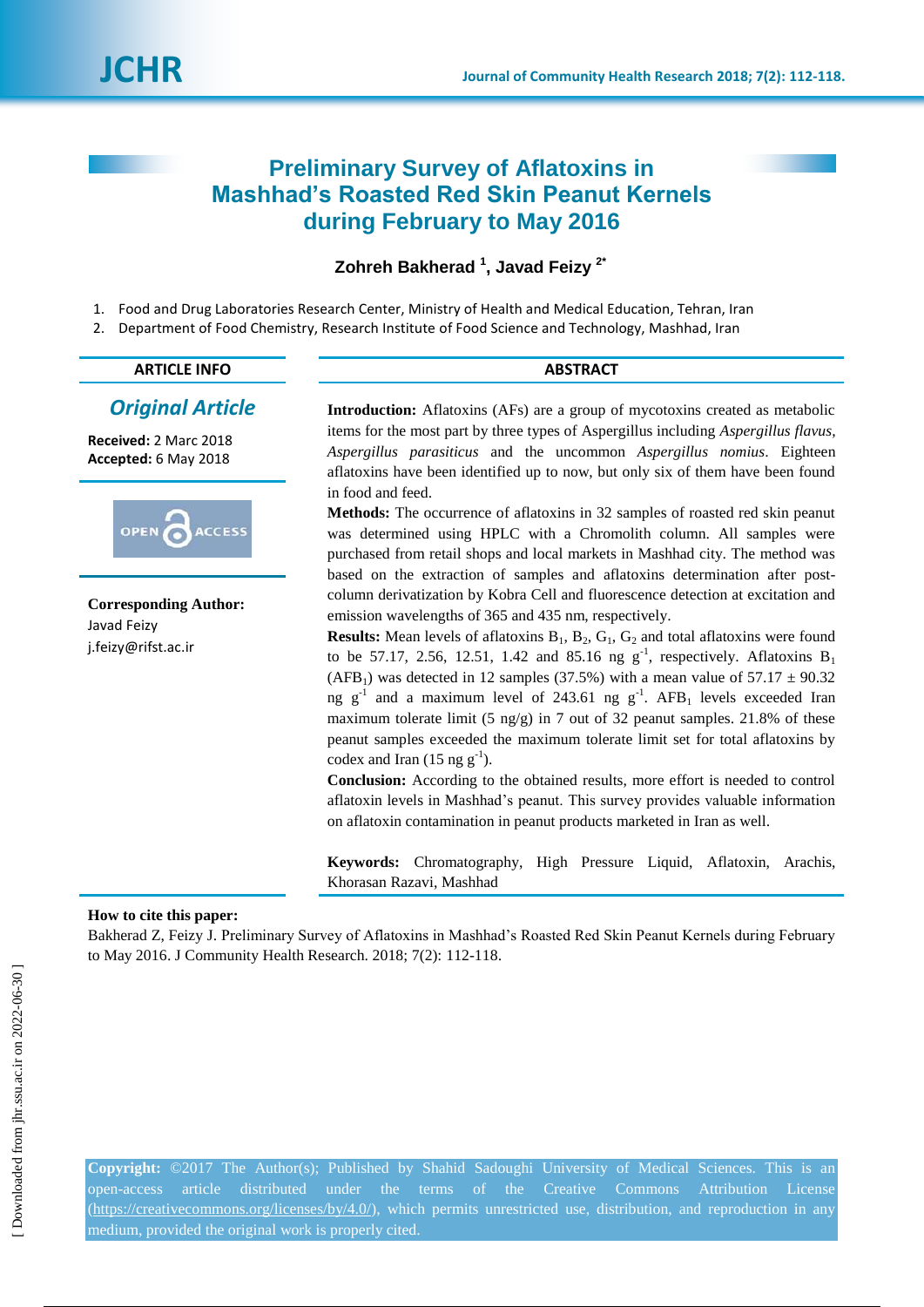## **Introduction**

Mycotoxins are toxic organic compounds with different chemical structures produced by various molds. They have toxic effects on humans and animals. Aflatoxins (AFs) are a group of mycotoxins which are produced as secondary metabolites *Aspergillus*; a spoilage fungus; particularly *Aspergillus flavus* and *Aspergillus parasiticus* (1-2) . About eighteen compounds in the aflatoxin group are identified, but aflatoxin  $B_1$ ,  $B_2$ ,  $G_1$ ,  $G_2$  and  $M_1$  are the most important and monitored ones <sup>(3)</sup>. The International Agency for Research on Cancer (IARC) has classified aflatoxin  $B_1$  as a type I carcinogenic compound that is effective on the r liver  $(4)$ . Different foods including dried fruit, cereals, nuts, oil seeds, cocoa, spices, pulses and beans can be contaminated with aflatoxin<sup>(5)</sup>.

The world wide range of limits for aflatoxin  $B_1$ and total aflatoxins are 1-20 ng  $g^{-1}$  and 0-35 ng  $g^{-1}$ , respectively <sup>(6)</sup>. In the European Union, the maximum residue levels (MRLs) of aflatoxin  $B_1$ and the total aflatoxin level in peanut products cannot be greater than 8 and 15 ng  $g^{-1}$ , respectively  $(7)$ . Natural aflatoxins contamination in peanut has been studied in different countries. Analysis of four hundred peanuts samples and peanut products in Sudan determined or bared that the mean percent of aflatoxin contamination was 2%, 64%, and 11% for peanut seeds or nucleus, peanut butter, peanut cake, and roasted peanuts, respectively <sup>(8)</sup>. In another study in Indonesia, 29 of 82 peanut samples (35%), were contaminated with aflatoxin (range 5 to 870 ng  $g^{-1}$ )<sup>(9)</sup>. Ghosia et al.  $(2011)$ <sup> $(10)$ </sup> showed that 40% of peanut with shell and 50% of peanut without shell samples were contaminated with aflatoxins. A survey in the Philippines on peanut-based products showed that 60% of the samples contain  $AFB_1$  and  $AFG_1$  in the range of 1-244 ng  $g^{-1}$  and 6-68 ng  $g^{-1}$ , respectively <sup>(11)</sup>. A 0.3 ng  $g^{-1}$  aflatoxin contamination in peanut in the Rabat-sale area, Morrocco, reported by Juan et al.  $(2008)$ <sup> $(12)$ </sup>. In a survey which worked on raw peanut kernels in Malaysia, Arzandeh et al. (2010)  $(13)$  reported that 78.57% of the samples were contaminated with aflatoxin, that 10.71%

overpassed the maximums acceptable limit of 15 ng  $g^{-1}$  set by the Codex. In a study, Chun et al.  $(2007)$ <sup>(14)</sup> showed AFB<sub>1</sub> contamination with concentration of 0.2 ng  $g^{-1}$  in 25% of raw peanuts in South Korea and  $20-200$  ng  $g^{-1}$  in peanut samples in Argentina and Senegal. On the other hand, there are some studies on roasted peanuts. Younis et al. (2003)<sup>(8)</sup> analyzed four hundred samples of peanut types expected to be naturally contaminated in Kowait, the percentage of aflatoxins contamination were 14, 11, 26, and 64 for peanut cake, roasted peanuts, peanut kernels, and peanut butter, respectively. The reason for lower aflatoxin content in roasted peanuts may be attributed to the destructive action of heat upon aflatoxins during processing.

There are several analytical methods for aflatoxins determining in food  $(15)$ . The most common method is HPLC with fluorescence detection (HPLC–FLD) combined with precolumn or postcolumn derivatization; other analytical methods such as thin layer chromatography (TLC) (16) and enzyme-linked immunosorbent assay  $(ELISA)$ <sup> $(17)$ </sup> were used for aflatoxin determination in foods.

Peanut (Arachis hypogaea) is a nutritious grain that is high in protein and fat. About 140,000 tons of peanuts are produced in Iran every year, and because of its low price and extensive nationwide consumption, additional amounts are imported from India and China. However, if peanuts are not properly stored, they are vulnerable to development of a variety of harmful fungi, including mycotoxin. According to the previous results on aflatoxin contamination of peanut, it is clear that more information on aflatoxins in peanut is needed to get a better estimation of the potential problem. The monitoring and elimination of mycotoxin in food and feed products should be implemented by the industry and government in order to bring the consumers and manufacturers to the concerns of quality and public health. Therefore, the purpose of the present study is to investigate the natural occurrence and distribution of aflatoxins in roasted red skin peanut. The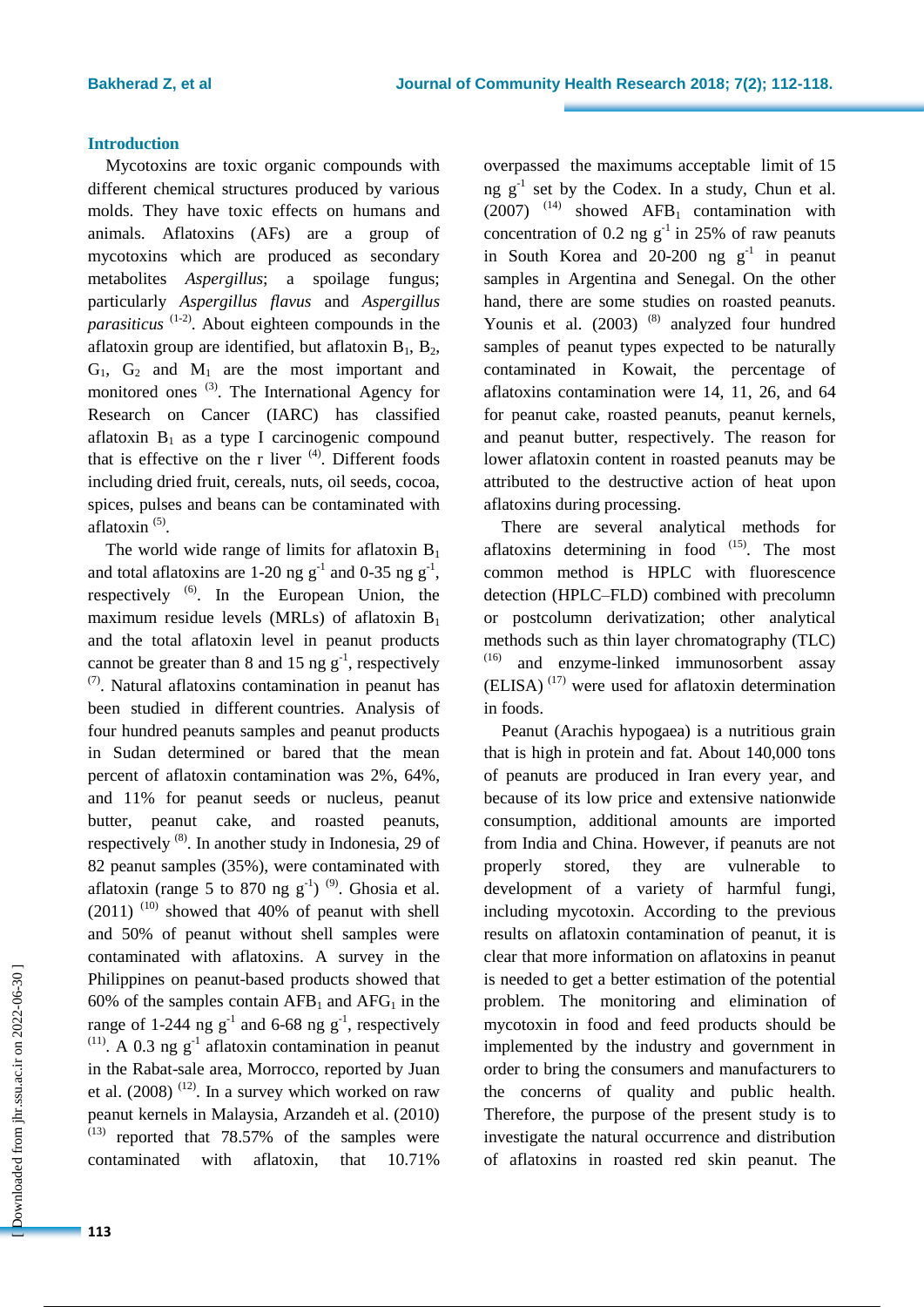consumption of peanut is widespread in Iran; so, this study is the first report on the natural occurrence of aflatoxins in peanuts from retail shops in Mashhad city of Khorasan Razavi province.

# **Methods**

#### **Sample collection and storage**

Thirty-two roasted red skin peanut kernel samples (each month 8 samples) collected from retail shops and local markets in Mashhad (Khorasan Razavi, Iran) during February to May 2016. The selected samples have been chosen from imported, processed and locally-made products. The collection of sample was based on the Iranian national standard aflatoxin sampling method no. 12004. Samples were taken exactly according to the sampling procedure of EU for sampling of nuts  $(18)$ . The peanut packages were about 50 kg following taking one 3 kg sample (10 incremented samples, each 300 g), and mixed (sub-sample). Subsamples were stored under cool conditions until analysis. All samples were transferred to the laboratory at ambient temperature and were kept at  $+4$  °C until initial sample preparation, after which they were stored at −20°C until needed for analysis. Before analysis, the samples were allowed to reach the ambient temperature and returned to −20°C immediately after analysis.

For minimizing the sub-sampling error in aflatoxins analysis, water slurry of peanut samples was prepared. For that matter 1.5L of water was added to one kg of peanut. The resulting mixture was blended for 15 min with slurry machine. Finally, 125g of test portion from the slurry was taken for analysis. Each analysis was repeated three times and the average was reported.

#### **Chemical and reagents**

Methanol, acetonitrile, water, and other chemical solvents and reagents were HPLC grade and supplied by Merck (Darmstadt, Germany). The powders of aflatoxins were obtained from Sigma (St. Louis, USA). For purification and preconcentration of aflatoxins prior to the quantitative HPLC analysis, immunoaffinity columns (Vicam Company, Water town, MA, USA) were used. Stock standard solution of aflatoxins with concentrations of 10  $\mu$ g ml<sup>-1</sup> was prepared in methanol. This standard was used to prepare mixed working standards for HPLC analysis. The range concentrations of aflatoxins  $B_1$ and  $G_1$  for construction of external standard calibration curve were  $0.4$ -10 ng ml<sup>-1</sup> and for aflatoxins  $B_2$  and  $G_2$  were 0.08-2 ng ml<sup>-1</sup>. These working standard solutions were prepared daily by diluting the stock solution with water: methanol (6:4) and stored in darkness and refrigerator at 4°C.

#### **Apparatus**

HPLC analysis were performed on a Waters (USA) HPLC system equipped with a Waters 600 pump, a Waters 600 column thermo-controller, a Waters In-line Degasser and Waters 474 Fluorescence Detector and a Chromolith® performance RP18 analytical column (100×4.6mm). The guard column was Chromolith<sup>®</sup> RP18. The fluorescence detector was operated at 365 and 435 nm for excitation and emission, respectively. UVvisible spectra of aflatoxins stock solution were obtained using a Shimadzu UV-1700 Pharma-Spec spectrometer (Tokyo, Japan). Spectrophotometer equipped with a standard 10 mm path length spectrophotometer cell.

#### **LC determination of aflatoxins**

Linear isocratic elution chromatography has been done using solvent system water: methanol: acetonitrile (55:30:15 v/v/v) with 350  $\mu$ L of 4 M nitric acid and 119 mg  $L^{-1}$  potassium bromide at 40 °C. The flow rate was 1 ml min-1 . Derivatization was performed using post-column bromination with Kobra Cell (R-Biopharm Rhone Ltd, Glasgow) $(19)$ .

#### **Extraction and purification of aflatoxins**

Peanut slurries and 5 g NaCl were blended using a blender (Waring 8011S, Torrington, CT) with 400 ml of methanol: hexane (75:25) for 5 min to obtain a homogeneous sample mix  $(19)$ . The mixture was centrifuged for 5 min at 2000 rpm. The extract was filtered through filter paper (Whatman No.4), then 20 ml aqueous methyl alcohol phase was mixed with 130 ml phosphate buffer saline (PBS)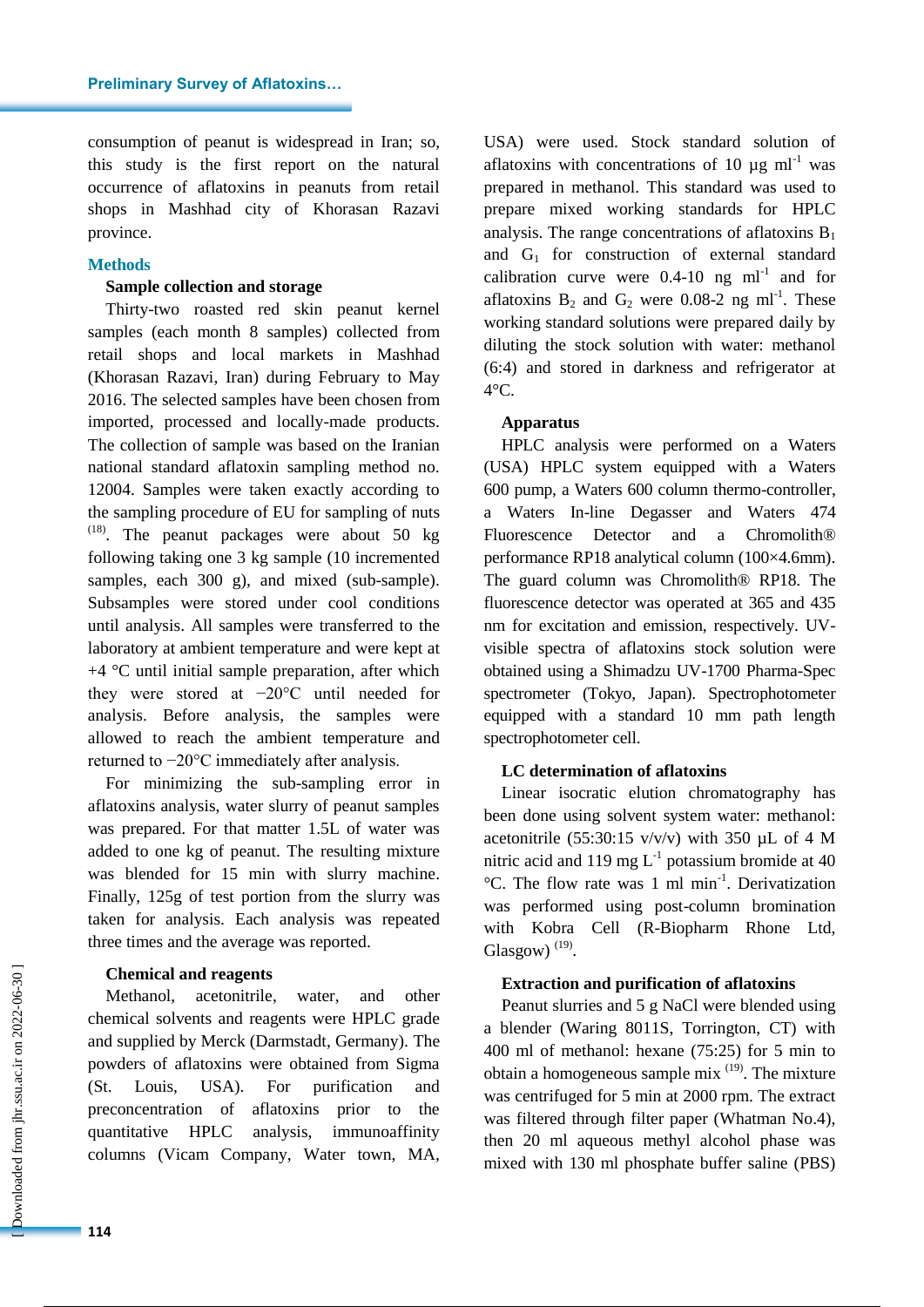solution and filtered through glass microfiber filter (Whatman, Inc. Clifton, NJ, USA) and 100 ml passed through an immunoaffinity column. Aflatoxins were eluted from the column by passing 1.5 ml of HPLC grade methanol and then 1.5 ml of HPLC grade water and using gravity to collect the eluate into a glass vial. A 50 µl aliquot of eluate was injected into the HPLC.

# **Sample fortification and calibration**

Accuracy was examined by the determination of the recoveries of the aflatoxins. Spiking was carried out in three levels, 2.5, 5, and 10 ng  $ml^{-1}$  by adding 125, 250 and 500 µL of aflatoxin mixture  $(AFB<sub>1</sub>=AFG<sub>1</sub>=1000$  ng ml<sup>-1</sup>,  $AFB<sub>2</sub>=AFG<sub>2</sub>=200$  ng ml<sup>-1</sup>) in methanol to 125 g slurry peanut samples, respectively. The relative standard deviations for within laboratory repeatability (RSDr, n=9) was

from 6.45 to 8.58. Statistical analysis was reported as Mean  $\pm$  SD and percentages. All statistical analyses were carried out in Excel 2010.

Linearity was estimated by injecting aflatoxin standard solutions covering the range 0.4-10 ng  $g^{-1}$ for aflatoxins  $B_1$ ,  $G_1$  and 0.08-2 ng  $g^{-1}$  for aflatoxins  $B_2$ ,  $G_2$ . The square of correlation coefficient  $(r^2)$ were more than 0.999  $(B_1=0.9997, G_1=0.9991,$ B<sub>2</sub>=0.9989, G<sub>2</sub>=0.9992). The recoveries of aflatoxins  $B_1$  and  $B_2$  and  $G_1$  and  $G_2$  from spiked blank samples were quite good (Table 1). The method performance characteristics showed in Table 2. The European Commission<sup>(18)</sup> criteria for methods to be used for control purposes in terms of recovery, repeatability (RSD<sub>r</sub>) limit of detection (LOD), and limit of quantification (LOQ).

| <b>Toxin</b>     | $\text{LOD}^{a}$ (ng g <sup>-1</sup> ) | $\text{LOQ}^b$ (ng g <sup>-1</sup> ) | $RSDr$ % (n=9) <sup>c</sup> | <b>Recovery</b>      |                     |  |
|------------------|----------------------------------------|--------------------------------------|-----------------------------|----------------------|---------------------|--|
|                  |                                        |                                      |                             | <b>Concentration</b> | <b>Recovery</b>     |  |
| AFB <sub>1</sub> | 0.30                                   | 0.90                                 | 8.16                        | 2.5                  | $85.26 \pm 4.38.64$ |  |
|                  |                                        |                                      |                             | 5                    | $93.22 \pm 7.64$    |  |
|                  |                                        |                                      |                             | 10                   | 81.96±4.74          |  |
| AFB <sub>2</sub> | 0.04                                   | 0.15                                 | 8.58                        | 0.5                  | $92.29 \pm 6.07$    |  |
|                  |                                        |                                      |                             | 1                    | $101.26 \pm 6.55$   |  |
|                  |                                        |                                      |                             | 2                    | $89.42 \pm 8.23$    |  |
| AFG <sub>1</sub> | 0.30                                   | 0.90                                 | 7.92                        | 2.5                  | $86.13 \pm 3.75$    |  |
|                  |                                        |                                      |                             | 5                    | $92.5 \pm 7.71$     |  |
|                  |                                        |                                      |                             | 10                   | $82.67 \pm 6.48$    |  |
| AFG <sub>2</sub> | 0.04                                   | 0.15                                 | 6.45                        | 0.5                  | $87.05 \pm 3.85$    |  |
|                  |                                        |                                      |                             | $\mathbf{1}$         | $80.34 \pm 3.64$    |  |
|                  |                                        |                                      |                             | $\overline{2}$       | $79.77 + 5.98$      |  |

**Table 2.** Range and concentrations of aflatoxins in peanut samples (n=32)

|                  | Number of                     | Mean $\pm$ SD <sup>b</sup> | Number of positive samples, $ng g-1$ |           |                          |                          |                |
|------------------|-------------------------------|----------------------------|--------------------------------------|-----------|--------------------------|--------------------------|----------------|
| <b>Toxin</b>     | positive samples <sup>a</sup> | $(\text{ng } g^{-1})$      | < 0.3                                | $0.3 - 5$ | $5-15$                   | >15                      | Range          |
| AFB <sub>1</sub> | 12                            | $57.17 \pm 90.32$          | 20                                   |           |                          |                          | 0.90-243.61    |
| AFB <sub>2</sub> | 16                            | $2.56 \pm 3.34$            | 24                                   | 5.        |                          |                          | $0.36 - 6.40$  |
| AFG <sub>1</sub> |                               | $12.51 + 20.02$            | 29                                   | 2         |                          | $\overline{\phantom{0}}$ | $0.90 - 69.25$ |
| AFG <sub>2</sub> |                               | $1.42 + 1.85$              | 30                                   | 2         | $\overline{\phantom{a}}$ | $\overline{\phantom{a}}$ | $0.17 - 3.45$  |
| AFT              | 12                            | $95.72 \pm 123.98$         | 18                                   |           | $\overline{\phantom{a}}$ |                          | 0.76-308.31    |

<sup>a</sup> samples above limit of detection

 $\frac{1}{b}$  mean  $\pm$  standard deviation of positive sample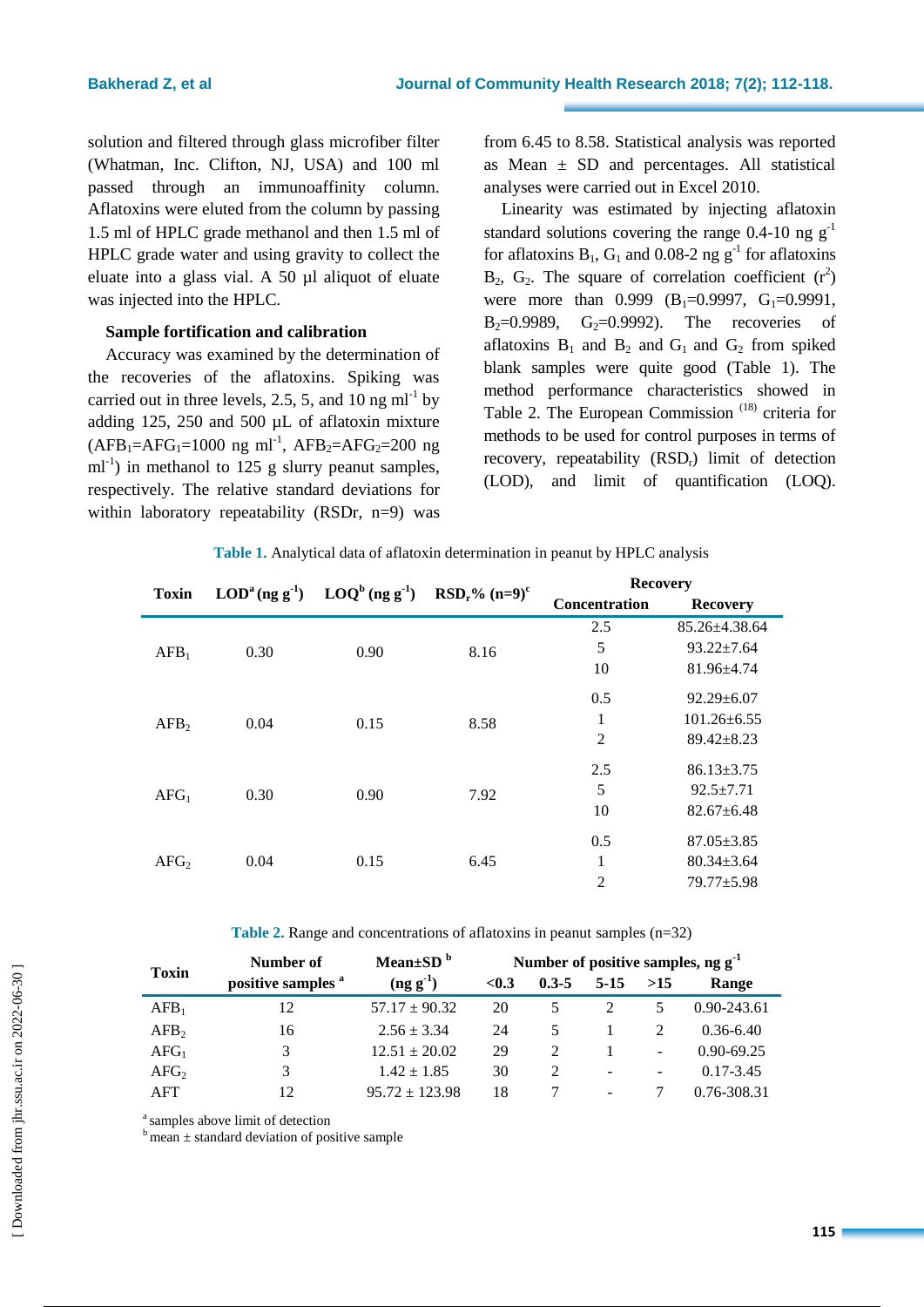#### **Results**

In this study, 32 peanut samples were analyzed to evaluate the concentration of aflatoxins  $B_1$ ,  $B_2$ ,  $G_1$ and  $G_2$  by HPLC with fluorescence detection. Table 2 presents the mean and range of total aflatoxin levels in the analyzed samples. Among these products, 16 samples were contaminated with at least one type of aflatoxins. As shown in Table 1, aflatoxin  $B_1$  and total aflatoxins were detected in 12 samples (37.5%). Aflatoxin  $B_2$  was detected in 16 samples (50%), and aflatoxin  $G_1$  and  $G_2$  were detected in 3 samples (9.38%). Our data revealed (Table 2) that, the  $AFB<sub>1</sub>$  and total aflatoxin levels in 5 and 7 samples (23.8% and 21.8%) were above the Iranian National Standard<sup>(20)</sup> limit of 5 and 15 ng  $g^{-1}$ and European Union  $(7)$  limit of 8 and 15 ng  $g^{-1}$ , respectively. Besides, the total aflatoxins in 7 samples (21.8%) were above the Codex Committee on Food and Contaminants. The results in Table 2 showed that,  $AFB_1$  was detected in 12 samples (37.5%) at the range of 0.90-243.61 ng  $g^{-1}$ , and the mean value of AFB1 was 57.17 ng  $g^{-1}$ . The incidences of total aflatoxins in peanut samples were 21.8% with the range of 0.76-308.31 ng  $g^{-1}$ and mean value of 95.72 ng  $g^{-1}$ . The mean value of AFB2, AFG1 and AFG2 was 2.56 ng  $g^{-1}$ , 12.51 ng  $g,$ <sup>-1</sup> and 1.42 ng  $g<sup>-1</sup>$ , respectively.

#### **Discussion**

In comparison to the other agricultural products, peanut is very susceptible to aflatoxins contamination. It may be due to the kernels develop and nature beneath the surface and domination of *Aspergillus flavus* of the peanut field soil. There are two possible causes of aflatoxin contamination in peanuts, drought stress in winter (pre-harvest) and the existence of undesirable moisture and temperature conditions during storage (post-harvest) $^{(21)}$ .

A study in Tabriz (Iran)  $(22)$  indicated that 15.15% of the roasted peanuts and 17.3% of raw samples were contaminated with aflatoxins. In this study, Ostad-Rahimi et al. explained that it can be the result of susceptible conditions such as high temperature and humidity, low light intensity, and long-term storage. In the another study, Shadbad et

al.<sup>(23)</sup> showed that some nuts were contaminated with aflatoxins in Tabriz. The incidence rates of aflatoxin were 14.29% (almonds), 76.92% (walnuts), 25% (apricots), 33.33% (peanuts), 7.69% (hazelnut), 53.13% (pistachios), and 14.29% (cashews); aflatoxins contamination in sunflower and sesame seeds was not detected, that is similar to the results of our study. Hong et al.  $(24)$ determined  $AFB_1$  and  $AFB_2$  in peanuts and corn based products.  $AFB<sub>1</sub>$  was detected in six peanut samples (20%) of the 20 total samples and in corn based products analyzed with concentrations ranging from 2.5 to 33.4 ng  $g^{-1}$ . AFB<sub>2</sub> was detected in seven (35%) out of the 20 samples analyzed at concentration of 0.2 to 101.8 ng  $g^{-1}$ . Bakhiet et al.  $(25)$  measured aflatoxins level in 60 peanut samples by TLC. These samples were collected from four different Sudan areas. The  $AFB<sub>1</sub>$  concentration in these samples was ranged from 17.57-404 ng  $g^{-1}$ kernels. The aflatoxin  $B_1$  concentration in our study was ranged 0.90-243.61 ng  $g^{-1}$ , which is lower than the investigated peanuts in this study. In comparison, this study is in agreement with other previous studies on the natural occurrence of aflatoxins in peanut samples from other countries.

#### **Conclusion**

In this study, the incidence aflatoxin level in peanut in Mashhad city was investigated. This high content of aflatoxins could be related to preharvest and post-harvest practices, processing storage, transportation, and marketing. Although the present study was limited in both number of samples and locations that samples were collected, aflatoxins contaminated peanuts were consistently found. Since this article reports the data of the first survey on the presence of aflatoxins in peanut samples in Mashhad city of Khorasan Razavi province of Iran, the monitoring and elimination of mycotoxin in peanut samples should be implemented and frequently concerns of quality and public health. Therefore, continuous monitoring of aflatoxins in food and environmental is essential to ensure that consumers are not being exposed to unacceptable levels of these natural toxins. It also enables us to understand the process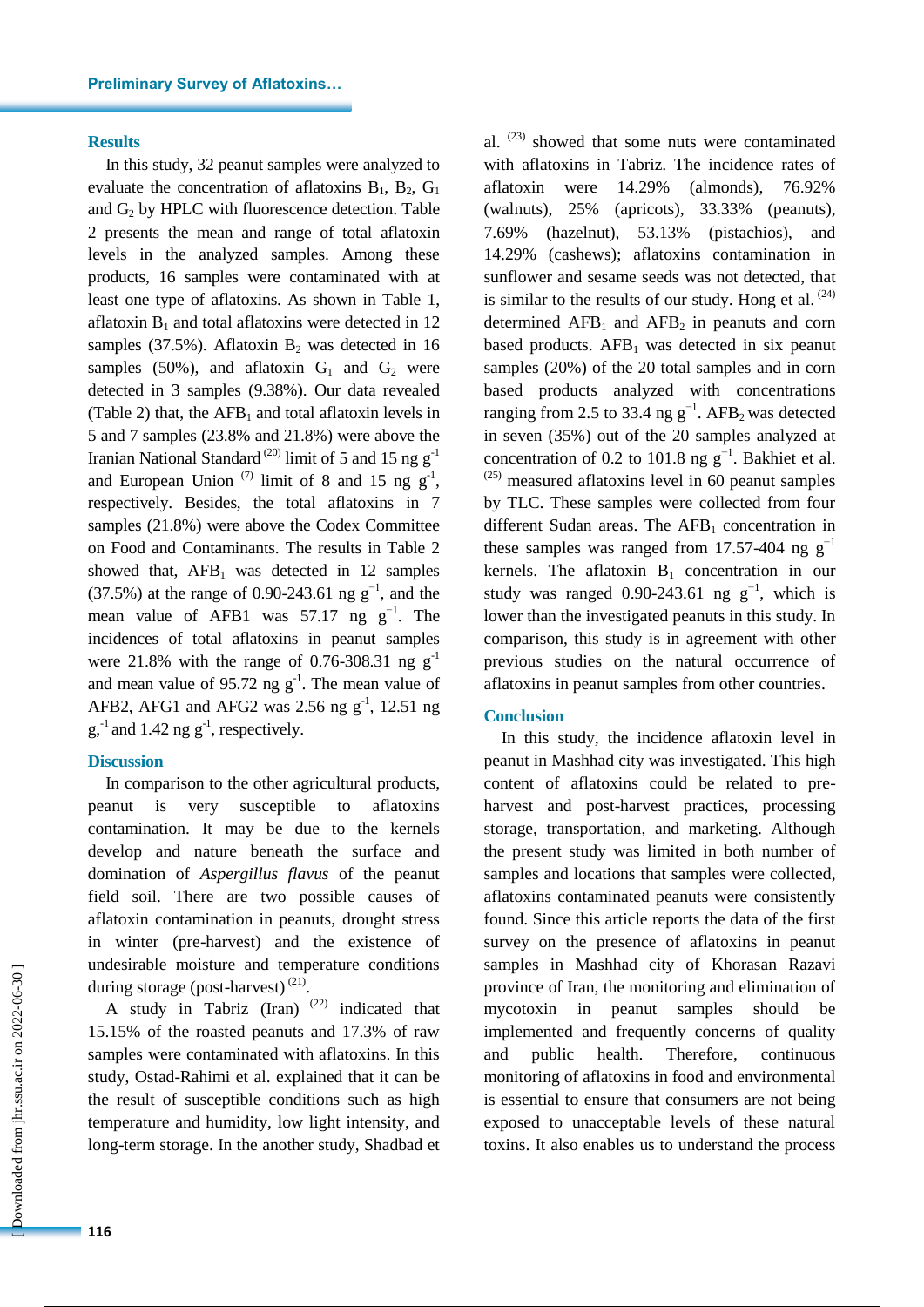at the environmental level and based on the obtained data, a database could be for future use.

#### **Acknowledgments**

The authors would like to thank Research Institute of Food Science and Technology and Ministry of Health and Medical Education for supporting this study.

#### **Conflict of interest**

The authors declare no conflict of interest.

## **References**

- 1. Huang B, Han Z, Cai Z, et al. Simultaneous determination of aflatoxins  $B_1$ ,  $B_2$ ,  $G_1$ ,  $G_2$ ,  $M_1$  and  $M_2$  in peanuts and their derivative products by ultra-high-performance liquid chromatography-tandem mass spectrometry. Analytica Chimica Acta. 2010; 662(1): 62-68.
- 2. Feizy J, Beheshti HR, Khoshbakht Fahim N, et al. Survey of aflatoxins in rice from Iran using immunoaffinity column clean-up and HPLC with fluorescence detection. Food Additives & Contaminants. 2010; 3(4): 263-267.
- 3. Papp E, Hotta K, Zarag G, et al. Liquid chromatographic determination of aflatoxins. Microchemical Journal. 2002; 73(1-2): 39-46.
- 4. IARC Working Group on the Evaluation of Carcinogenic Risks to Humans. Some naturally occurring substances: food items and constituents, heterocyclic aromatic amines and mycotoxins, [Lyon]: World Health Organization, International Agency for Research on Cancer. (1993) 56: 445.
- 5. Yazdanpanah H. Mycotoxin contamination of foodstuffs and feedstuffs in Iran. Iranian Journal of Pharmaceutical Research. 2006; 5(1): 9-16.
- 6. Food And Agriculture Organization (FAO) worldwide regulations for mycotoxins in food and feed in 2003. FAO food and nutrition paper 81. 2004; Available at: http://www.fao.org/docrep/007/y5499e/y5499e00.htm
- 7. European Commission (EC). Commission Regulation, 165/2010 of February 26th setting maximum levels for certain contaminants in foodstuffs as regards aflatoxins. Officials Journal European Union. 2010:L50/8. Available at: https://www.fsai.ie/uploadedFiles/Reg165\_2010.pdf
- 8. Younis YH, Malik KM. TLC and HPLC assays of aflatoxin contamination in Sudanese peanuts and peanut products. Kuwait Journal of Science. 2003; 30(1): 79-93.
- 9. Razzazi-Fazeli E, Noviandi CT, Porasuphatana S, et al. A survey of aflatoxin B<sub>1</sub> and total aflatoxin contamination in baby food, peanut and corn products in Indonesia by ELISA and HPLC. Mycotoxin Research. 2004; 20(2): [51-](http://www.springerlink.com/content/1867-1632)58.
- 10. Ghosia L, Arshad H. Studies on contamination level of aflatoxins in some dried fruits and nuts of Pakistan. Food Control. 2011; 22(3-4): 426-429.
- 11. Norhayati A, Noorhasani H, Takumi Y. Evaluation and application of a simple and rapid method for the analysis of aflatoxins in commercial foods from Malaysia and the Philippines. Food Additives & Contaminants. 1999; 16(7): 273-280.
- 12. Juan C, Zinedine A, Molto JC, et al. Aflatoxins levels in dried fruits and nuts from Rabat-Sale, Morocco. Food Control. 2008; 19(9): 849-853.
- 13. Arzandeh S, Salamat J, Hnifa L. Aflatoxin in raw peanut kernels marketed in Malaysia. Journal of Food and Drug Analysis. 2010;18(1): 44-50.
- 14. Chun HS, Kim HJ, Ok HE, et al. Determination of aflatoxin levels in nuts and their products consumed in South Korea. Food Chemistry. 2007; 102(1): 385-391.
- 15. [Feizy J,](https://www.ncbi.nlm.nih.gov/pubmed/?term=Feizy%20J%5BAuthor%5D&cauthor=true&cauthor_uid=24785721) [Beheshti HR,](https://www.ncbi.nlm.nih.gov/pubmed/?term=Beheshti%20HR%5BAuthor%5D&cauthor=true&cauthor_uid=24785721) [Fakoor Janati SS,](https://www.ncbi.nlm.nih.gov/pubmed/?term=Fakoor%20Janati%20SS%5BAuthor%5D&cauthor=true&cauthor_uid=24785721) [et](https://www.ncbi.nlm.nih.gov/pubmed/?term=Khoshbakht%20Fahim%20N%5BAuthor%5D&cauthor=true&cauthor_uid=24785721) al. Survey of aflatoxins in watermelon seeds from Iran using immunoaffinity column cleanup and HPLC with fluorescence detection. Food Additives & Contaminants. 2011; 4(2): 106-109.
- 16. Var I, Kabak B, Gök F. Survey of aflatoxin  $B_1$  in Helva, a traditional Turkish food by TLC. Food Control. 2007; 18(1): 59-62.